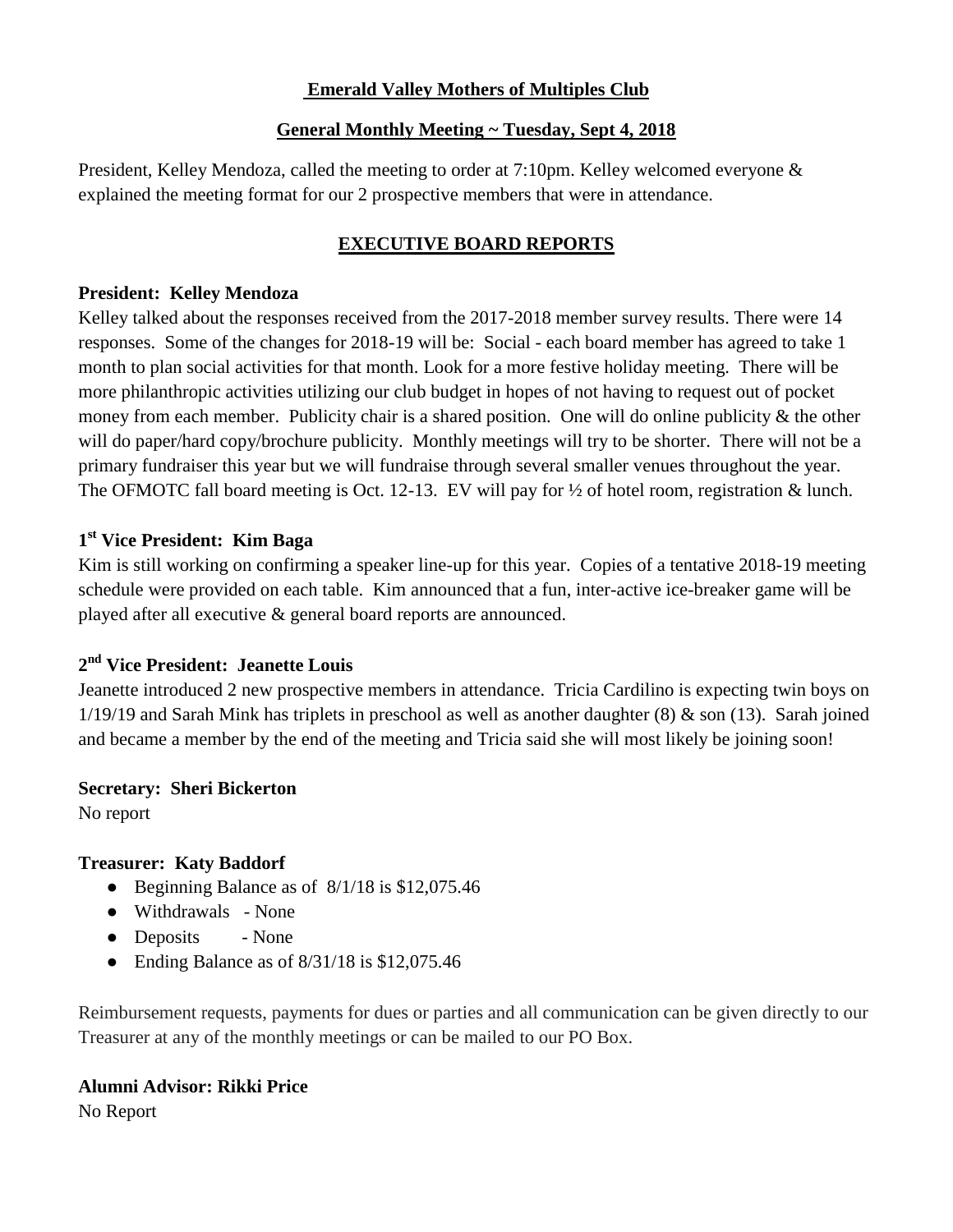#### **Trustee #1: Tracey Miller**

By-law revisions will take place Jan. 2019. Please review the current by-laws and advise Tracey by November, 2018, if you feel there are any changes to be discussed or applied to new by-laws.

## **Trustee #2: Jennifer French**

No Report

# **GENERAL BOARD COMMITTEE REPORTS**

# **Fundraising Primary - Christine Mazzeo**

There will not be a Primary fundraiser this year.

**Fundraising Secondary - Kelley St. Clair** No Report

#### **Historian: Kim DeGross** No Report

# **March of Dimes: Katy Baddorf**

Katy will be registering Emerald Valley for the 2019 walk. There will be a Monster's hockey game event where a portion of ticket sales will benefit the March for Babies walk. More information to follow soon.

## **Mentoring: Jeanette Louis**

Jeanette explained the Mentoring program to our 2 prospective guests in attendance. She also sent around a sign-up sheet for current members to sign if they are willing to volunteer to be a mentor.

# **Mother of the Year: Katy Baddorf**

Katy announced that she would like to implement a change to the Mother of the Year nominating process this year. She will be asking all members to fill out a form containing some basic information. This will provide the chairperson/committee an opportunity to easily reach out to the nominees personal contacts in an effort to privately obtain more personal information about the nominee.

## **Newsletter: Kim DeGross**

Kim requested that each officer and general board chairperson email their newsletter articles to Kim by the  $15<sup>th</sup>$  of each month.

## **Parties: Courtney Gall**

Courtney announced the Fall Party will take place at Ramseyer Farms on Sunday, 9/30/18, from 1-6pm. Snack bags, donut holes, apple cider & water will be provided in the little red barn. The cost is \$6pp for ages 3  $\&$  older to receive a wristband. All money is due by Sept 24<sup>th</sup> and can be mailed to the PO box or given directly to Courtney or Katy.

Courtney also announced "SAVE THE DATE" – the Christmas Party will be Sunday, December 9, 2018, from 4-6pm. The location has not yet been determined but Santa is already scheduled!